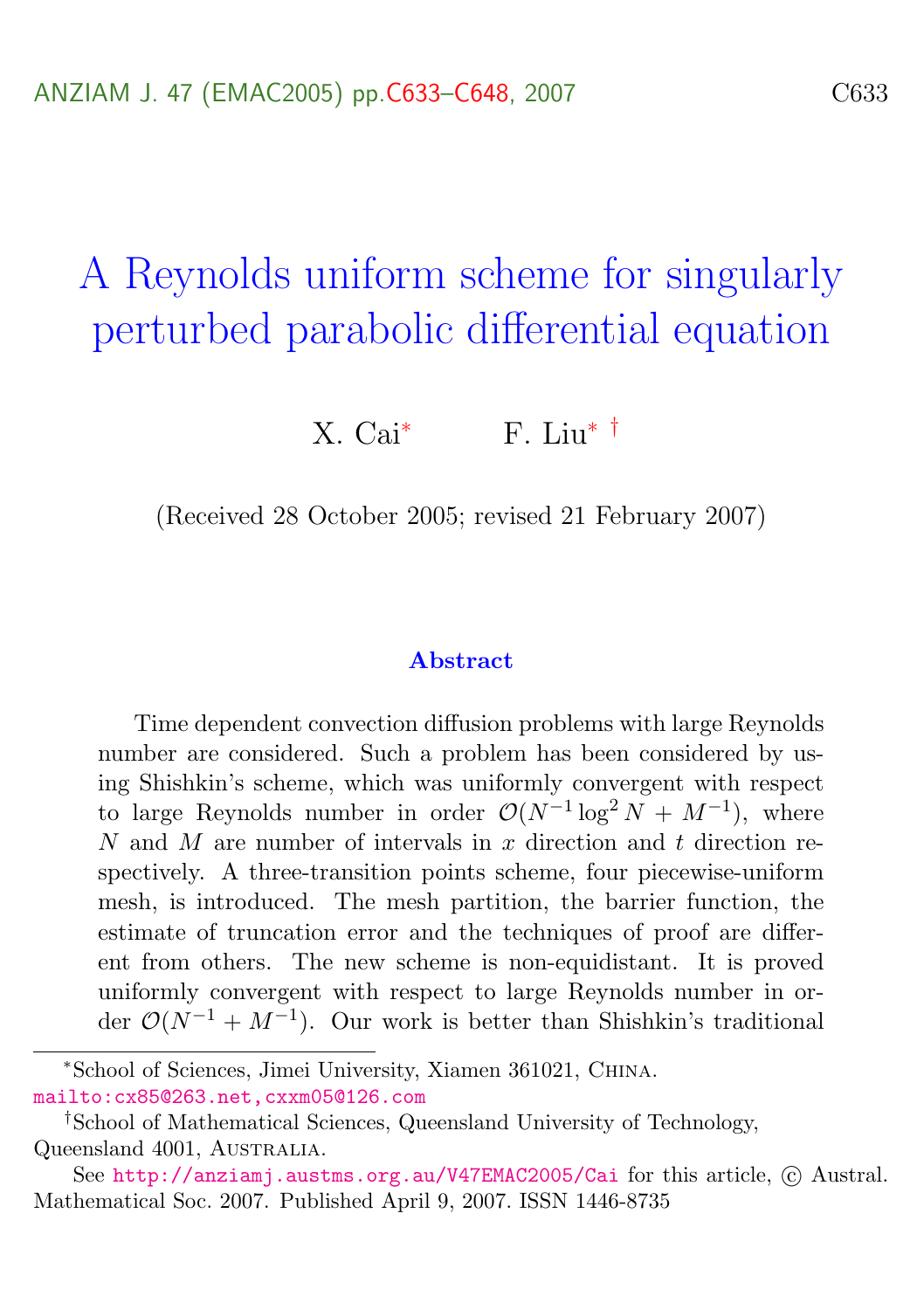<span id="page-1-1"></span>scheme, while the computational procedure is as simple as Shishkin's scheme. This novel method also has the same accurate result as Bakhvalov–Shishkin's scheme, while the computational procedure is simpler than Bakhvalov–Shishkin's scheme. Shishkin's scheme and Bakhvalov–Shishkin's scheme are compared with the new method. Finally, numerical results support the theoretical results.

## **Contents**

| 1 Introduction                                     | <b>C634</b> |
|----------------------------------------------------|-------------|
| 2 Partial differential equation                    | <b>C636</b> |
| 3 New techniques of mesh partition                 | C637        |
| 4 Difference equation                              | C639        |
| $5\epsilon$ -uniform convergence                   | C641        |
| <b>6</b> Numerical results                         | C645        |
| 7 Conclusion: compare the three difference schemes | C646        |
| <b>References</b>                                  | C648        |

## <span id="page-1-0"></span>1 Introduction

Problems with large Reynolds number are of common occurrence in many branches of applied mathematics [\[3,](#page-15-1) [6,](#page-15-2) [7\]](#page-15-3). The presence of large Reynolds number leads to boundary layer phenomena. Various methods are available in the literature in order to obtain numerical solution [\[1,](#page-15-4) [2,](#page-15-5) [4,](#page-15-6) [7\]](#page-15-3).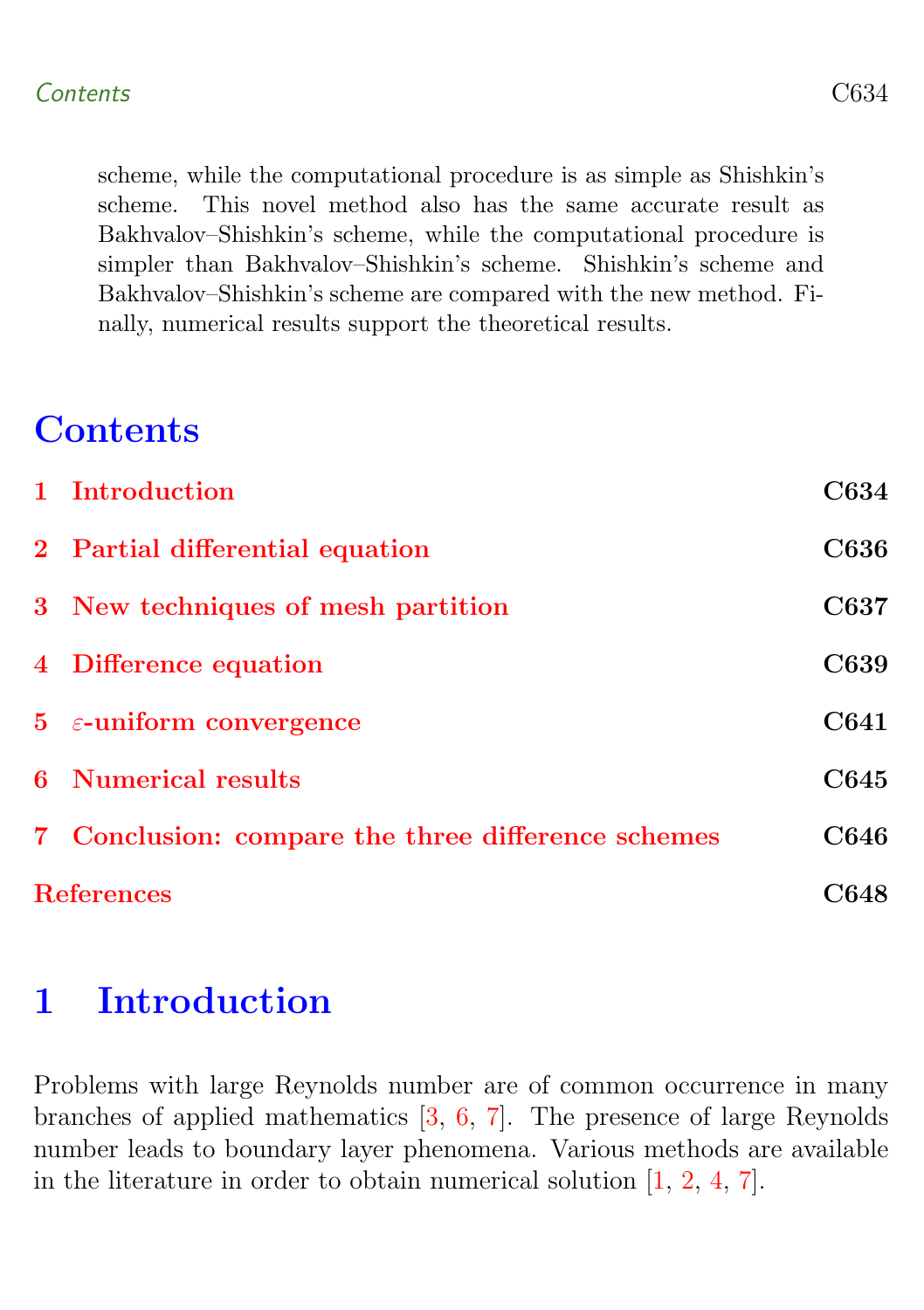#### <span id="page-2-1"></span>1 Introduction C635

In this article the parabolic initial-boundary value problem with large Reynolds number is considered. It is well known that a uniform mesh does not properly solve such problems [\[3\]](#page-15-1). The simplest class of the non-uniform mesh is fitted piecewise-uniform mesh [\[3,](#page-15-1) [6\]](#page-15-2), which is uniformly convergent with respect to large Reynolds number in order  $\mathcal{O}(N^{-1} \log^2 N + M^{-1})$ , where N and M are number of intervals in x direction and t direction respectively.

In order to improve the convergence rate, Shishkin's scheme with Bakhvalov technique  $[1]$  has been presented  $[5]$ , which has first-order convergence rate, but it was more difficult to determine the mesh partition.

In this article a multi-transition points difference scheme is presented. The new method is computationally efficient. It has the same accurate result as Bakhvalov–Shishkin's scheme, while the computational procedure is as simple as Shishkin's scheme.

There are new ideas in this article: the mesh partition, the barrier function, the estimate of truncation error and the techniques of proof are different from others.

Firstly, a choice of three-transition points is presented, which is based on the multi-log function of mesh partition number. Secondly, multi-segment discrete mesh functions as barrier functions for numerical solution of the singular component are constructed. The barrier functions are increased monotonically at the same rate in the same segment, while they change at different rate in every transition points. The barrier functions are different in different situation. Thirdly, the estimation of the truncation error, especially in transition points, is different from Shishkin's traditional scheme.

<span id="page-2-0"></span>Throughout this article  $C, C_1, C_2, \ldots, c_1, c_2, \ldots$  denote positive constants that may take different values in different formulas, but that are always independent of N, M and  $\varepsilon$ .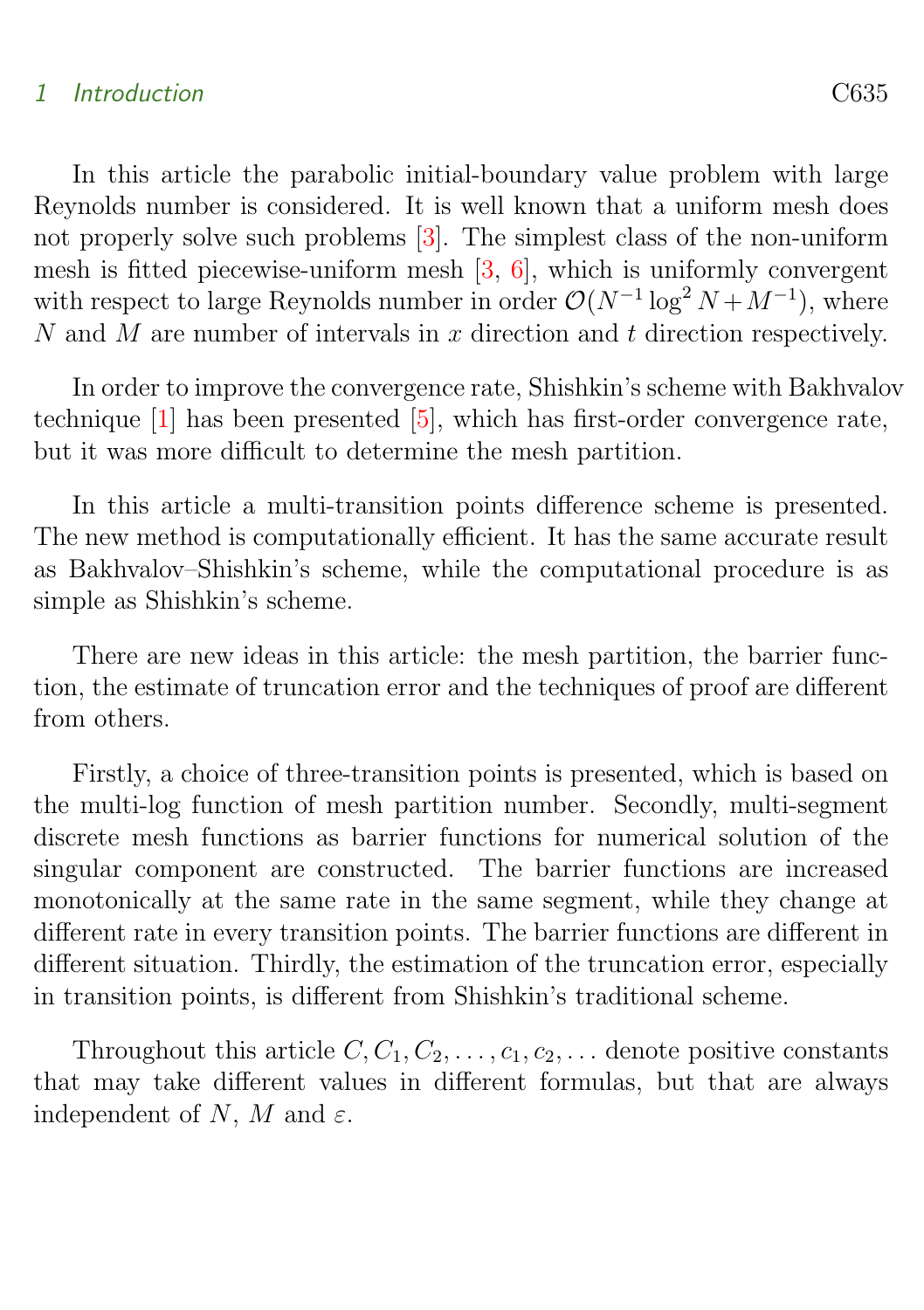#### <span id="page-3-2"></span>2 Partial differential equation C636

## 2 Partial differential equation

Consider the parabolic initial-boundary value problem  $P_{\varepsilon}$ 

$$
\begin{cases}\nL_{\varepsilon}u(x,t) = \varepsilon u_{xx} + a(x,t)u_x - d(x,t)u_t = f(x,t), & (x,t) \in \Omega, \\
u(x,0) = s(x), & (x,0) \in S_x, \\
u(0,t) = q_0(t), & (0,t) \in S_0, \\
u(1,t) = q_1(t), & (1,t) \in S_1,\n\end{cases}
$$
\n(1)

where  $\Omega = (0,1) \times (0,1], \overline{\Omega} = [0,1] \times [0,1], S_x = \{(x,0) \mid 0 \le x \le 1\},$  $S_0 = \{(0, t) | 0 \le t \le 1\}, S_1 = \{(1, t) | 0 \le t \le 1\}, a(x, t), d(x, t), f(x, t)$  are sufficiently smooth functions and satisfy the compatibility conditions [\[7\]](#page-15-3) and also the following conditions

$$
a(x,t) > \alpha > 0, \quad d(x,t) > \beta > 0,
$$
\n(2)

 $\varepsilon$  is a sufficiently small parameter, without loss of generality, we let

<span id="page-3-0"></span>
$$
0 < \varepsilon \ll \frac{\alpha}{4} \,. \tag{3}
$$

Similar to the discussion in  $[6, 7]$  $[6, 7]$ , we have the following lemma.

Lemma 1 Under certain smoothness and compatibility conditions on the data  $a(x, t)$ ,  $d(x, t)$ ,  $f(x, t)$ , the solution of  $P_{\varepsilon}$  has the decomposition  $u(x, t) =$  $v(x, t) + w(x, t)$ , where  $v(x, t)$  is the smooth component and  $w(x, t)$  is the singular component. For any integers i, j, satisfying  $0 \leq i + j \leq 3$ ,  $v(x, t)$ and  $w(x, t)$  satisfy

$$
\left| \frac{\partial^{i+j} v}{\partial x^i \partial t^j}(x, t) \right| \le C(1 + \varepsilon^{2-i}),\tag{4}
$$

<span id="page-3-1"></span>
$$
\left| \frac{\partial^{i+j} w}{\partial x^i \partial t^j}(x, t) \right| \le C \varepsilon^{-i} e^{-\alpha x/\varepsilon}.
$$
 (5)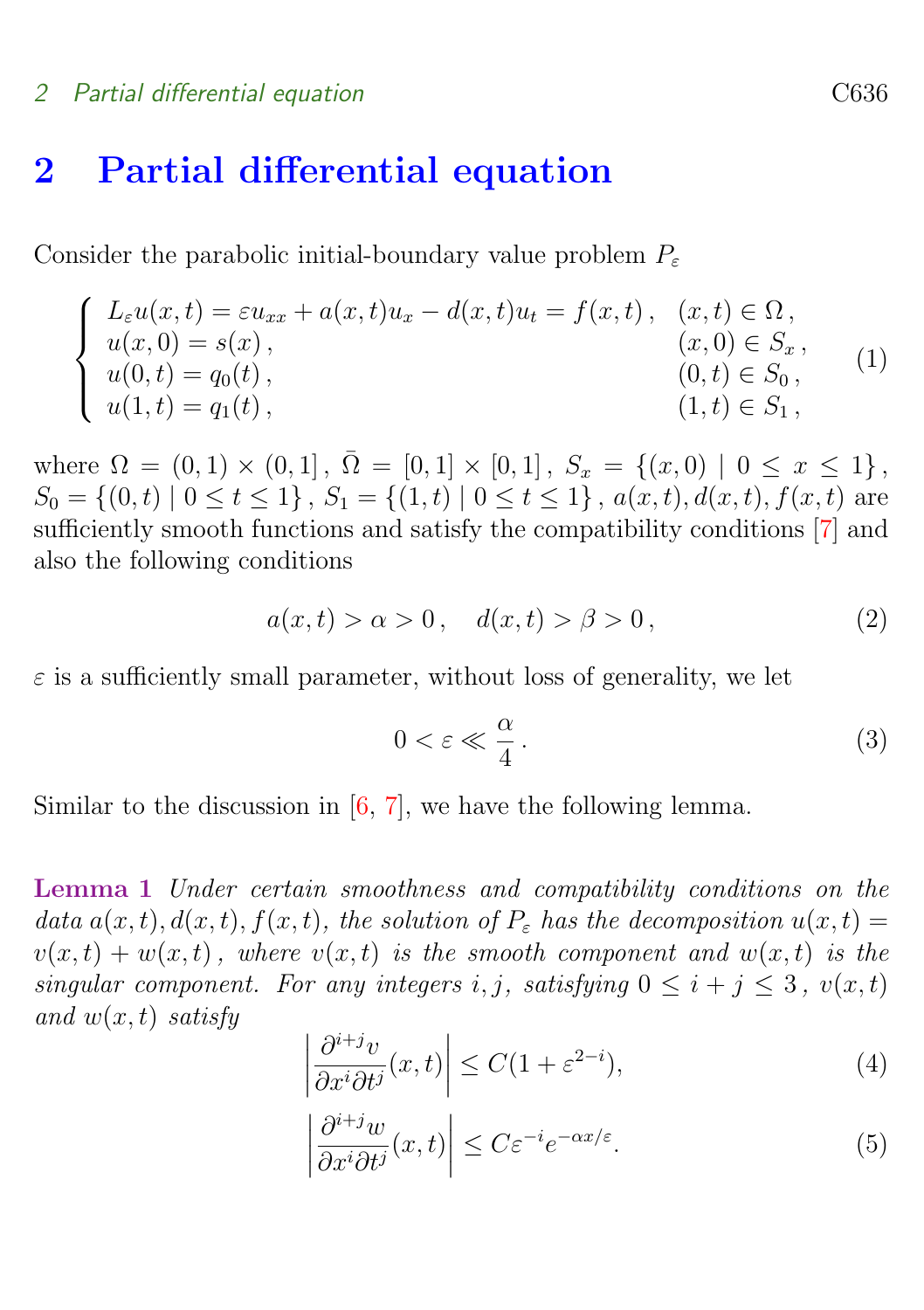#### 3 New techniques of mesh partition C637

### <span id="page-4-0"></span>3 New techniques of mesh partition

We consider the non-equidistant mesh partition in x direction  $0 = x_0 < x_1 <$  $\cdots < x_N = 1$ , where we set  $h_i = x_i - x_{i-1}$ ,  $1 \leq i \leq N$ ;  $\bar{h}_i = \frac{h_i + h_{i+1}}{2}$  $\frac{n_{i+1}}{2}$ ,  $1 \leq i \leq N-1$ . We consider the equidistant mesh partition in t direction  $0 = t_0 < t_1 < \cdots < t_M = 1$ , where we set  $\tau = 1/M$ ,  $1 \leq i \leq M$ . For all  $N = 2^m \in [16, 3.7 \times 10^6],$  where  $m \ge 4$ , satisfy

|  |  | $\langle e^{e^{\epsilon}}, \rangle$ |     |
|--|--|-------------------------------------|-----|
|  |  | $\langle e^e, e^e \rangle$          |     |
|  |  |                                     | (6) |
|  |  |                                     |     |

Consider the following three-transition points in  $x$  direction:

$$
\begin{cases}\n\tau_3 = \frac{\varepsilon \log \log \log N}{\alpha}, \n\tau_2 = \tau_3 + \min\{\frac{\varepsilon \log \log N}{\alpha}, \frac{1}{4}\}, \n\tau_1 = \tau_2 + \min\{\frac{\varepsilon \log \gamma}{\alpha}, \frac{1}{4}\}.\n\end{cases} (7)
$$

Note:  $\tau_3$  is always a transition point under the condition [\(3\)](#page-3-0).

The mesh partition is depended on the following three cases.

**Case 1:**  $\frac{\varepsilon \log N}{\alpha} < \frac{1}{4}$  $\frac{1}{4}$ .

There are three transition points:  $\tau_3 = (\varepsilon \log \log N)/\alpha$ ,  $\tau_2 = \tau_3 +$  $(\varepsilon \log \log N)/\alpha$ ,  $\tau_1 = \tau_2 + (\varepsilon \log N)/\alpha$  (see Figure [1\)](#page-5-0). Therefore the domain  $(0, 1]$  is subdivided into four subintervals:  $I_1 = (0, \tau_3], I_2 = (\tau_3, \tau_2],$  $I_3 = (\tau_2, \tau_1], I_4 = (\tau_1, 1].$ 

There are  $N/4$  mesh points in four subintervals respectively. In each interval we use equidistant mesh (see Figure [2\)](#page-5-1), so we let  $h_1 = h_2 = \cdots =$  $h_{N/4} = H_4$ ,  $h_{N/4+1} = h_{N/4+2} = \cdots = h_{N/2} = H_3$ ,  $h_{N/2+1} = h_{N/2+2} = \cdots$  $h_{3N/4} = H_2$ ,  $h_{3N/4+1} = h_{3N/4+2} = \cdots = h_N = H_1$ .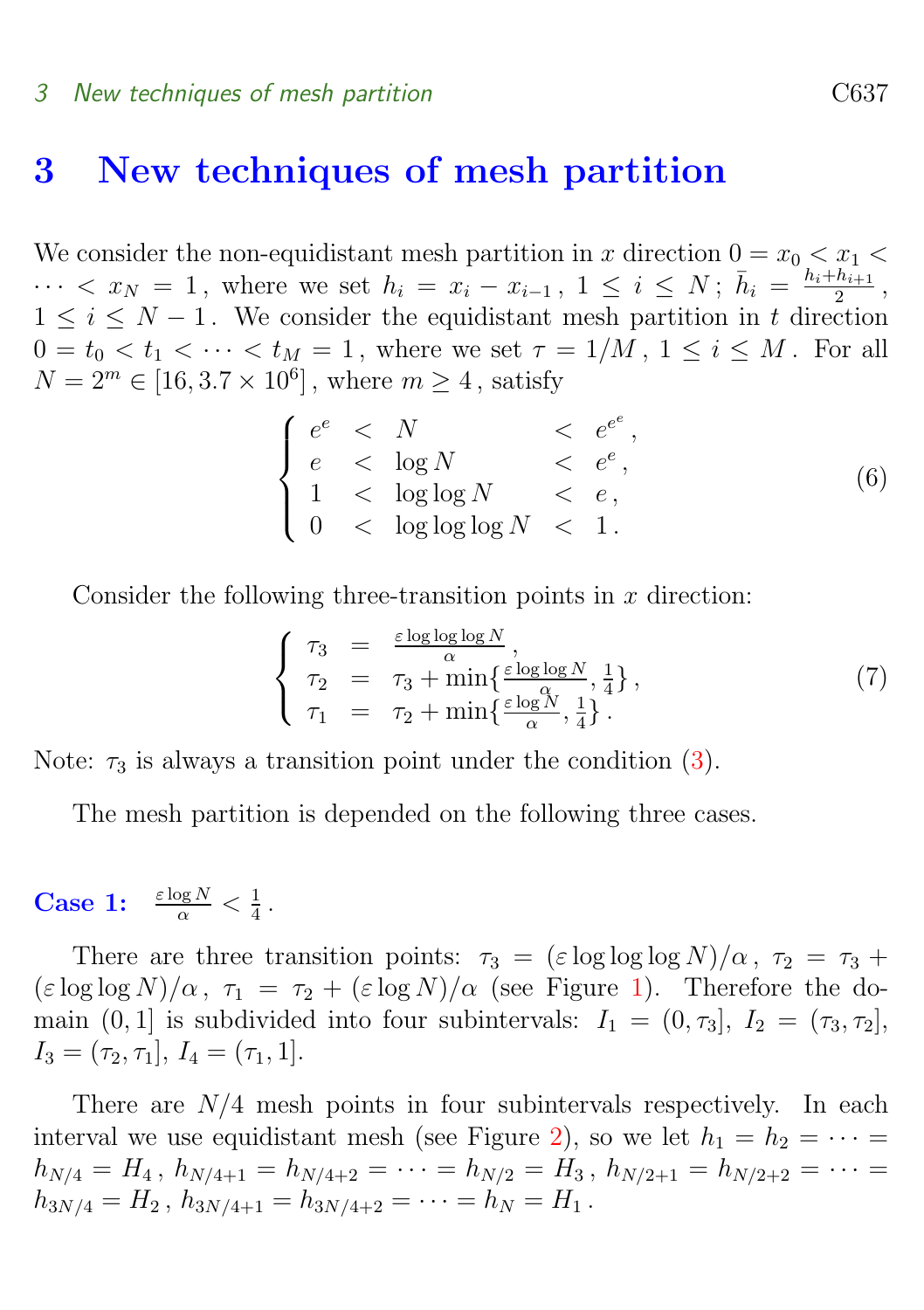

<span id="page-5-0"></span>Figure 1: Three-transition points in Case 1

<span id="page-5-1"></span>
$$
\begin{array}{cccccccc}\n\mathbf{0} & \mathbf{0} & \mathbf{0} & \mathbf{0} & \mathbf{0} & \mathbf{0} & \mathbf{0} & \mathbf{0} & \mathbf{0} & \mathbf{0} & \mathbf{0} & \mathbf{0} & \mathbf{0} & \mathbf{0} & \mathbf{0} & \mathbf{0} & \mathbf{0} & \mathbf{0} & \mathbf{0} & \mathbf{0} & \mathbf{0} & \mathbf{0} & \mathbf{0} & \mathbf{0} & \mathbf{0} & \mathbf{0} & \mathbf{0} & \mathbf{0} & \mathbf{0} & \mathbf{0} & \mathbf{0} & \mathbf{0} & \mathbf{0} & \mathbf{0} & \mathbf{0} & \mathbf{0} & \mathbf{0} & \mathbf{0} & \mathbf{0} & \mathbf{0} & \mathbf{0} & \mathbf{0} & \mathbf{0} & \mathbf{0} & \mathbf{0} & \mathbf{0} & \mathbf{0} & \mathbf{0} & \mathbf{0} & \mathbf{0} & \mathbf{0} & \mathbf{0} & \mathbf{0} & \mathbf{0} & \mathbf{0} & \mathbf{0} & \mathbf{0} & \mathbf{0} & \mathbf{0} & \mathbf{0} & \mathbf{0} & \mathbf{0} & \mathbf{0} & \mathbf{0} & \mathbf{0} & \mathbf{0} & \mathbf{0} & \mathbf{0} & \mathbf{0} & \mathbf{0} & \mathbf{0} & \mathbf{0} & \mathbf{0} & \mathbf{0} & \mathbf{0} & \mathbf{0} & \mathbf{0} & \mathbf{0} & \mathbf{0} & \mathbf{0} & \mathbf{0} & \mathbf{0} & \mathbf{0} & \mathbf{0} & \mathbf{0} & \mathbf{0} & \mathbf{0} & \mathbf{0} & \mathbf{0} & \mathbf{0} & \mathbf{0} & \mathbf{0} & \mathbf{0} & \mathbf{0} & \mathbf{0} & \mathbf{0} & \mathbf{0} & \mathbf{0} & \mathbf{0} & \mathbf{0} & \mathbf{0} & \mathbf{0} & \mathbf{0} & \mathbf{0} & \mathbf{0} & \mathbf{0} & \mathbf{0} & \math
$$

FIGURE 2: Piecewise Uniform Mesh Partition with  $N = 16$  for Case 1

#### **Case 2:**  $\frac{\varepsilon \log \log N}{\alpha} < \frac{1}{4}$  $rac{1}{4}$  and  $rac{\varepsilon \log N}{\alpha} \geq \frac{1}{4}$  $\frac{1}{4}$ .

Note that  $\varepsilon^{-1} \leq (4 \log N)/\alpha$ . There are three transition points:  $\tau_3 =$  $(\varepsilon \log \log \log N)/\alpha$ ,  $\tau_2 = \tau_3 + (\varepsilon \log \log N)/\alpha$ ,  $\tau_1 = \tau_2 + \frac{1}{4}$  $\frac{1}{4}$ . Therefore the domain  $(0, 1]$  is subdivided into four subintervals:  $I_1 = (0, \tau_3], I_2 = (\tau_3, \tau_2],$  $I_3 = (\tau_2, \tau_1], I_4 = (\tau_1, 1].$ 

There are  $N/4$  mesh points in four subintervals respectively. In each interval we use equidistant mesh, so we can let  $h_1 = h_2 = \cdots = h_{N/4} = H_4$ ,  $h_{N/4+1} = h_{N/4+2} = \cdots = h_{N/2} = H_3$ ,  $h_{N/2+1} = h_{N/2+2} = \cdots = h_{3N/4} = H_2$ ,  $h_{3N/4+1} = h_{3N/4+2} = \cdots = h_N = H_1$ .

#### **Case 3:**  $\frac{\varepsilon \log \log N}{\alpha} \geq \frac{1}{4}$  $\frac{1}{4}$ .

Note that  $\varepsilon^{-1} \leq (4 \log \log N)/\alpha$ . There are two transition points:  $\tau_3 =$  $(\varepsilon \log \log \log N)/\alpha$ ,  $\tau_2 = \tau_3 + \frac{1}{4}$  $\frac{1}{4}$ . Therefore the domain  $(0, 1]$  is subdivided into three subintervals:  $I_1 = (0, \tau_3], I_2 = (\tau_3, \tau_2], I_4 = (\tau_2, 1].$ 

There are  $N/2$  mesh points in  $I_4$  and  $N/4$  mesh points in  $I_1, I_2$  respectively. In each interval we use equidistant mesh, so we can let  $h_1 = h_2 =$  $\cdots = h_{N/4} = H_4$ ,  $h_{N/4+1} = h_{N/4+2} = \cdots = h_{N/2} = H_3$ ,  $h_{N/2+1} = h_{N/2+2} =$  $\cdots = h_N = H_1$ .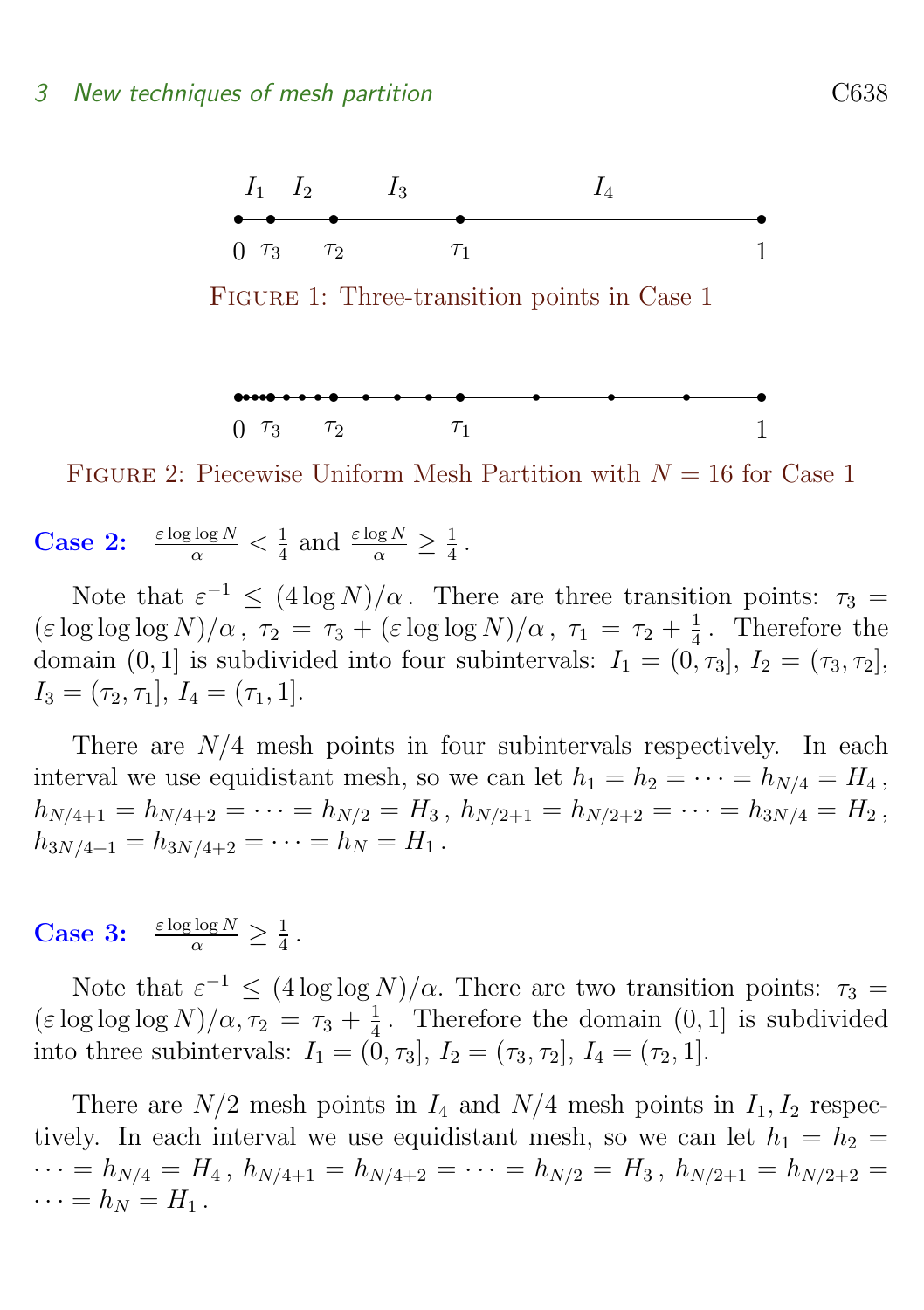### 4 Difference equation C639

# <span id="page-6-0"></span>4 Difference equation

Multi-transition points difference scheme is constructed as Problem  $P_{\varepsilon}^{N,M}$ 

$$
\begin{cases}\nL_{\varepsilon}^{N,M}U(x_i, t_j) &= \varepsilon \delta_x^2 U(x_i, t_j) + a(x_i, t_j) D_x^+ U(x_i, t_j) - d(x_i, t_j) D_t^- U(x_i, t_j) \\
= f(x_i, t_j), \quad (x_i, t_j) \in \Omega^{N,M}, \\
U(x_i, 0) &= s(x_i), \quad (x_i, 0) \in \Gamma^N, \\
U(0, t_j) &= q_0(t_j), \quad (0, t_j) \in \Gamma_0^M, \\
U(1, t_j) &= q_1(t_j), \quad (1, t_j) \in \Gamma_1^M,\n\end{cases}
$$
\n(8)

where

$$
D_x^+ U(x_i, t_j) = \frac{U(x_{i+1}, t_j) - U(x_i)}{h_{i+1}},
$$
  
\n
$$
D_x^- U(x_i, t_j) = \frac{U(x_i, t_j) - U(x_{i-1}, t_j)}{h_i},
$$
  
\n
$$
\delta_x^2 U(x_i, t_j) = \frac{D_x^+ U(x_i, t_j) - D_x^- U(x_i, t_j)}{\overline{h}_i},
$$
  
\n
$$
D_t^- U(x_i, t_j) = \frac{U(x_i, t_j) - U(x_i, t_{j-1})}{\tau},
$$
  
\n
$$
\overline{\Omega}^N = \{x_i\}_{i=0}^N,
$$
  
\n
$$
\Omega^N = \{t_j\}_{j=1}^M,
$$
  
\n
$$
\overline{\Omega}^M = \{t_j\}_{j=1}^M,
$$
  
\n
$$
\overline{\Omega}^{N,M} = \overline{\Omega}^N \times \overline{\Omega}^M,
$$
  
\n
$$
\Omega^{N,M} = \Omega^N \times \Omega^M,
$$
  
\n
$$
\Gamma^N = \{(x_i, 0) \mid x_i \in \overline{\Omega}^N\},
$$
  
\n
$$
\Gamma^M_0 = \{(0, t_j) \mid t_j \in \Omega^M\},
$$
  
\n
$$
\Gamma^M_1 = \{(1, t_j) \mid t_j \in \Omega^M\},
$$
  
\n
$$
\Gamma^{N,M} = \Gamma^N \cup \Gamma^M_0 \cup \Gamma^M_1.
$$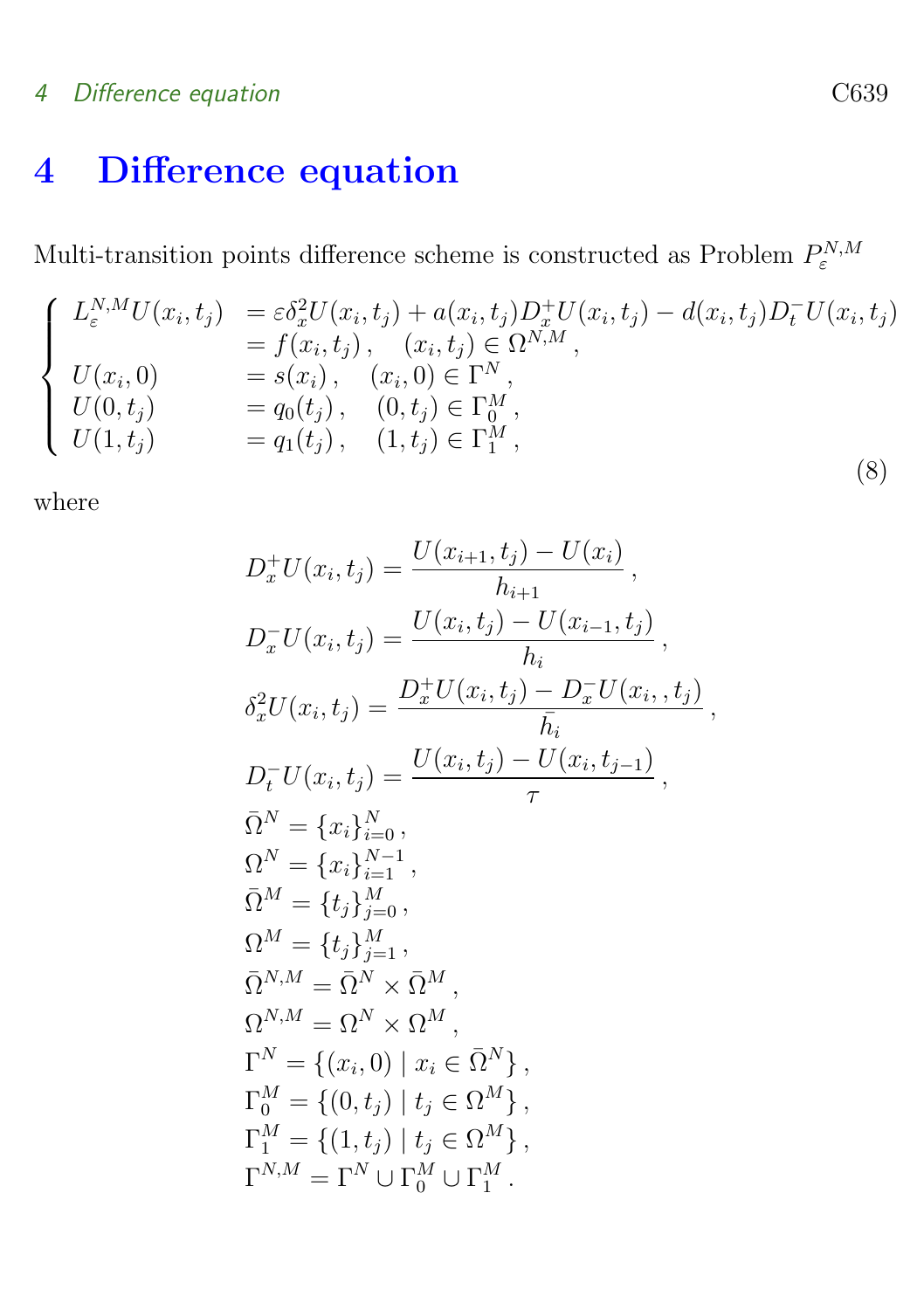#### <span id="page-7-3"></span>4 Difference equation C640

Analogous to that argument in [\[6,](#page-15-2) [7\]](#page-15-3), it is easy to prove the following discrete minimum principle and uniform stability result.

**Lemma 2** Suppose that a mesh function  $U(x_i, t_j)$  satisfy

$$
\begin{cases}\nL_{\varepsilon}^{N,M}U(x_i,t_j) \leq 0, & (x_i,t_j) \in \Omega^{N,M}, \\
U(x_i,t_j) \geq 0, & (x_i,t_j) \in \Gamma^{N,M},\n\end{cases} \tag{9}
$$

then  $U(x_i, t_j) \geq 0$  holds for all  $(x_i, t_j) \in \overline{\Omega}^{N,M}$ .

**Lemma 3** The solution  $U(x_i, t_j)$  of difference equation  $P_{\varepsilon}^{N,M}$  for all  $(x_i, t_j) \in$  $\bar{\Omega}^{N,M}$  satisfies

<span id="page-7-0"></span>
$$
|U(x_i, t_j)| \le C_1 \max_{\Omega^{N,M}} \left| L_{\varepsilon}^{N,M} U(x_i, t_j) \right| + C_2 \max_{\Gamma^{N,M}} |U(x_i, t_j)|. \tag{10}
$$

The solution of difference equation  $P_{\varepsilon}^{N,M}$  has the decomposition

$$
U(x_i, t_j) = V(x_i, t_j) + W(x_i, t_j), \qquad (11)
$$

where  $V(x_i, t_j)$  and  $W(x_i, t_j)$  satisfy

<span id="page-7-1"></span>
$$
\begin{cases}\nL_{\varepsilon}^{N,M}V(x_i, t_j) = L_{\varepsilon}v(x_i, t_j), & (x_i, t_j) \in \Omega^{N,M}, \\
V(x_i, 0) = v(x_i, 0), & (x_i, 0) \in \Gamma^N, \\
V(0, t_j) = v(0, t_j), & (0, t_j) \in \Gamma_0^M, \\
V(1, t_j) = v(1, t_j), & (1, t_j) \in \Gamma_1^M,\n\end{cases}
$$
\n(12)

and

<span id="page-7-2"></span>
$$
\begin{cases}\nL_{\varepsilon}^{N,M}W(x_i, t_j) = L_{\varepsilon}w(x_i, t_j), & (x_i, t_j) \in \Omega^{N,M}, \\
W(x_i, 0) = w(x_i, 0), & (x_i, 0) \in \Gamma^N, \\
W(0, t_j) = w(0, t_j), & (0, t_j) \in \Gamma_0^M, \\
W(1, t_j) = w(1, t_j), & (1, t_j) \in \Gamma_1^M.\n\end{cases}
$$
\n(13)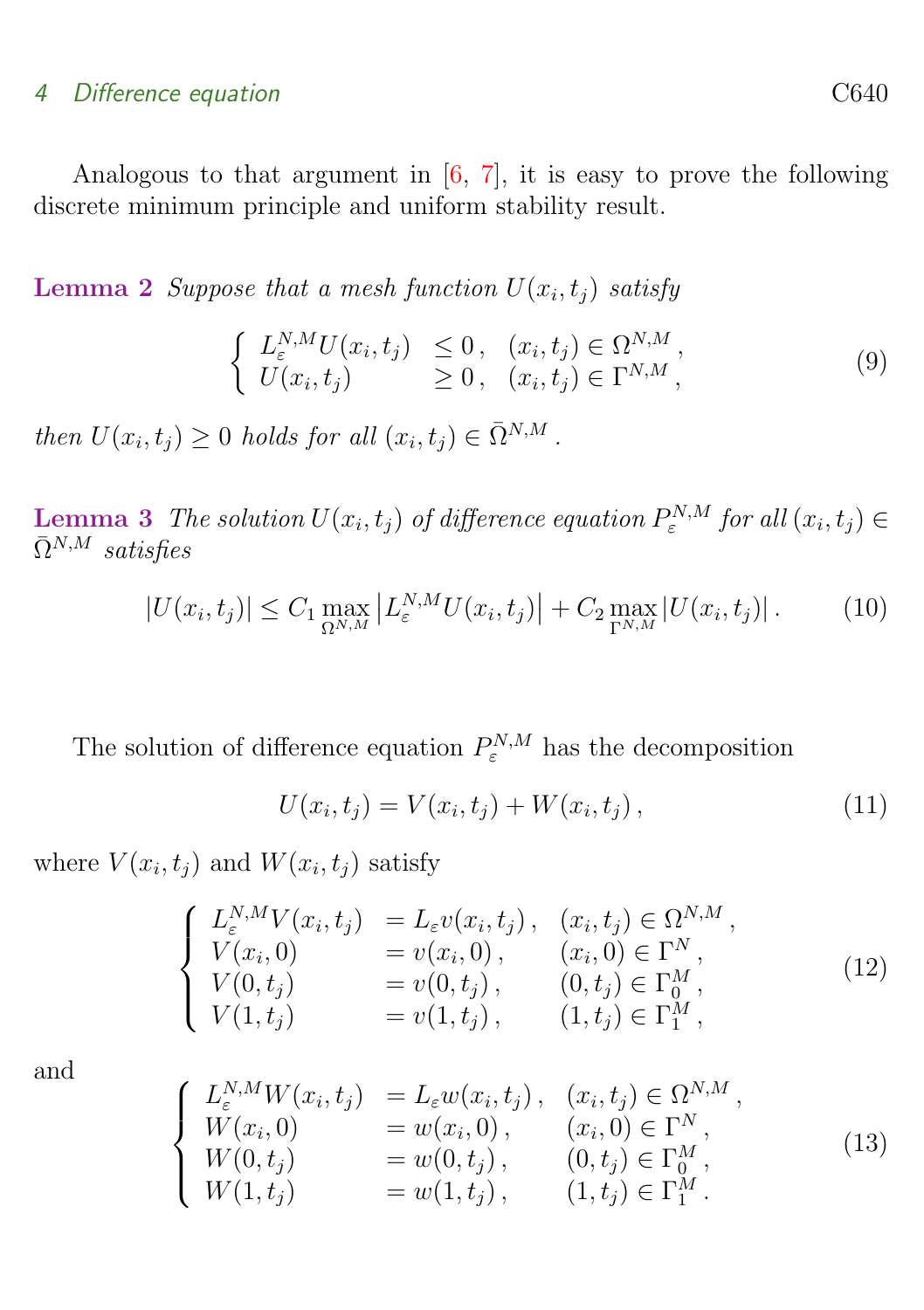#### $5 \epsilon$ -uniform convergence  $C641$

### <span id="page-8-0"></span>**5** ε-uniform convergence

Applying Lemma [3,](#page-7-0) it is easy to prove the following lemma.

**Lemma** 4 At each mesh point  $(x_i, t_j) \in \overline{\Omega}^{N,M}$ , the error in the smooth component satisfy the  $\varepsilon$ -uniform error bound

<span id="page-8-2"></span>
$$
|V(x_i, t_j) - v(x_i, t_j)| \le C_1 N^{-1} + C_2 M^{-1}, \tag{14}
$$

where  $V(x_i, t_j)$  is the solution of [\(12\)](#page-7-1) and  $v(x, t)$  is the smooth component in Lemma [1.](#page-3-1)

**Lemma 5** At each mesh point  $(x_i, t_j) \in \overline{\Omega}^{N,M}$ , the error in the singular component satisfy the  $\varepsilon$ -uniform error bound

<span id="page-8-1"></span>
$$
|W(x_i, t_j) - w(x_i, t_j)| \le C(N^{-1} + M^{-1}), \qquad (15)
$$

where  $W(x_i, t_j)$  is the solution of [\(13\)](#page-7-2) and  $w(x, t)$  is the singular component in Lemma [1](#page-3-1)

Proof: The discussion is separately into the following three cases.

**Case 1:**  $\frac{\varepsilon \log N}{\alpha} < \frac{1}{4}$  $\frac{1}{4}$  .

Firstly we consider the region  $\{(x_i, t_j) | x_i \in [\tau_1, 1], t_j \in \bar{\Omega}^M\}$ . Introducing the mesh function in one dimension  $P(x_i)$ , which is the solution on the constant coefficient finite difference equation

$$
\begin{cases}\n\varepsilon \delta^2 P(x_i) + \alpha D^+ P(x_i) = 0, x_i \in \Omega^N, \\
P(0) = 1, \quad P(1) = 0,\n\end{cases}
$$
\n(16)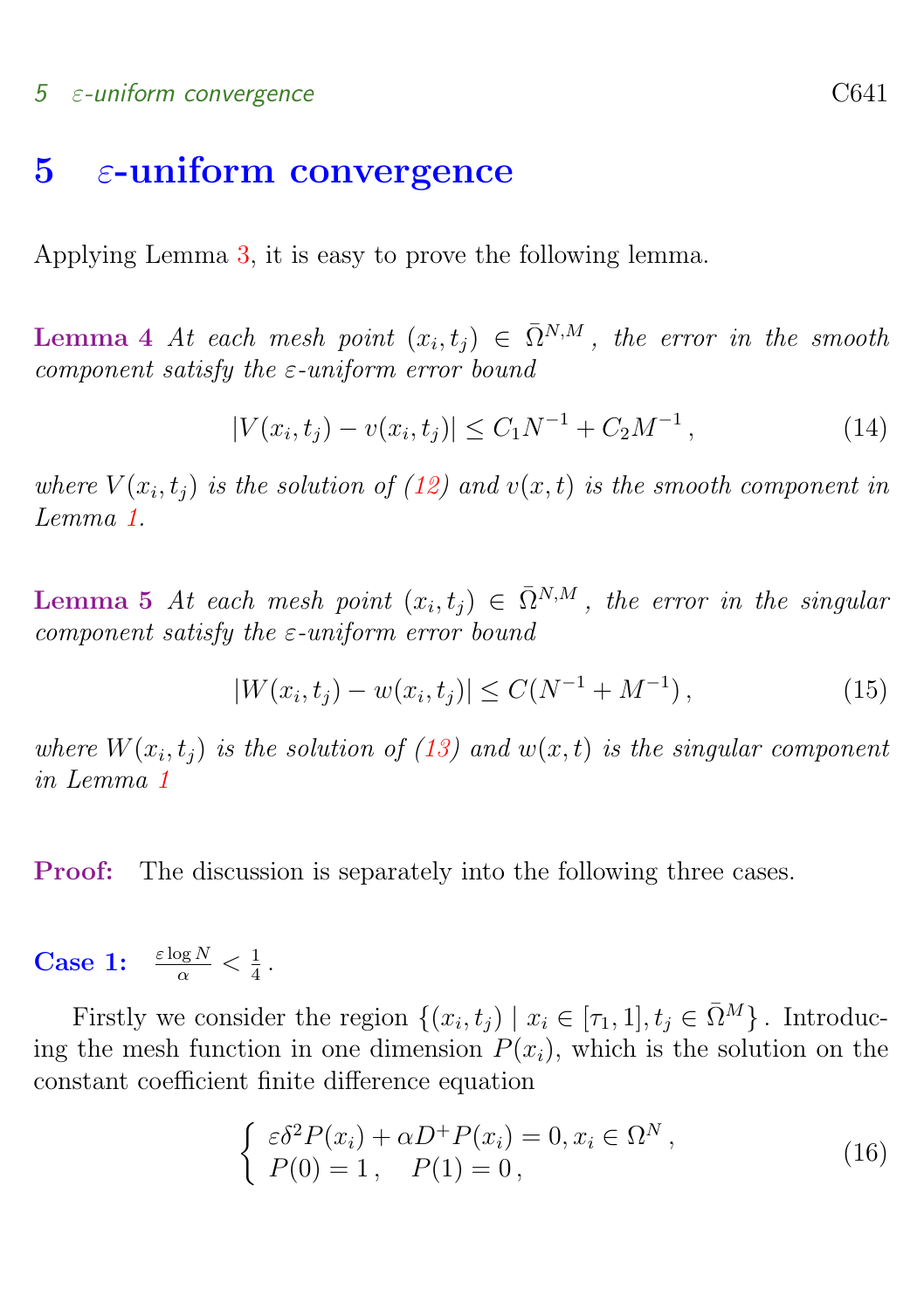### <span id="page-9-1"></span> $5$   $\varepsilon$ -uniform convergence  $C642$

where

$$
D^{+}P(x_{i}) = \frac{P(x_{i+1}) - P(x_{i})}{h_{i+1}},
$$
  
\n
$$
D^{-}P(x_{i}) = \frac{P(x_{i}) - P(x_{i-1})}{h_{i}},
$$
  
\n
$$
\delta^{2}P(x_{i}) = \frac{D^{+}P(x_{i}) - D^{-}P(x_{i})}{\bar{h}_{i}}.
$$

It can be proved as in [\[2,](#page-15-5) [3\]](#page-15-1) that

$$
D^{+}P(x_{i}) \leq 0, \quad 0 \leq i < N \,, \tag{17}
$$

$$
0 \le P(\tau_1) \le CN^{-1} \,. \tag{18}
$$

Consider the barrier function

$$
\Psi^{\pm}(x_i, t_j) = C_1 P(x_i) + C_2 t_j M^{-1} \pm W(x_i, t_j).
$$
 (19)

Choosing  $C_1, C_2$  large enough, applying Lemma [3,](#page-7-0) leads to

$$
|W(x_i, t_j)| \le C(N^{-1} + M^{-1}) \quad \text{in } \{(x_i, t_j) \mid x_i \in [\tau_1, 1], t_j \in \bar{\Omega}^M\}. \tag{20}
$$

Lemma [1](#page-3-1) leads to

$$
|w(x_i, t_j)| \le C(N^{-1} + M^{-1}) \quad \text{in } \{(x_i, t_j) \mid x_i \in [\tau_1, 1], t_j \in \bar{\Omega}^M\}. \tag{21}
$$

Therefore in  $\{(x_i, t_j) \mid x_i \in [\tau_1, 1], t_j \in \overline{\Omega}^M\}$ 

<span id="page-9-0"></span>
$$
|W(x_i, t_j) - w(x_i, t_j)| \le C(N^{-1} + M^{-1}),
$$
\n(22)

Secondly, consider the result in  $\{(x_i, t_j) | x_i \in [0, \tau_1], t_j \in \bar{\Omega}^M\}$ . Now we introduce the mesh function in one dimension

$$
Q(x_i) = \begin{cases} c_4 \frac{\tau_3}{N\varepsilon} \varphi_4(x_i) + Q(\tau_3), & 0 \le i \le \frac{N}{4}, \\ c_3 \frac{\tau_2 - \tau_3}{N\varepsilon} e^{-\alpha \tau_3/\varepsilon} \varphi_3(x_i) + Q(\tau_2), & \frac{N}{4} \le i \le \frac{N}{2}, \\ c_2 \frac{\tau_1 - \tau_2}{N\varepsilon} e^{-\alpha \tau_2/\varepsilon} \varphi_2(x_i), & \frac{N}{2} \le i \le \frac{3N}{4}, \end{cases}
$$
(23)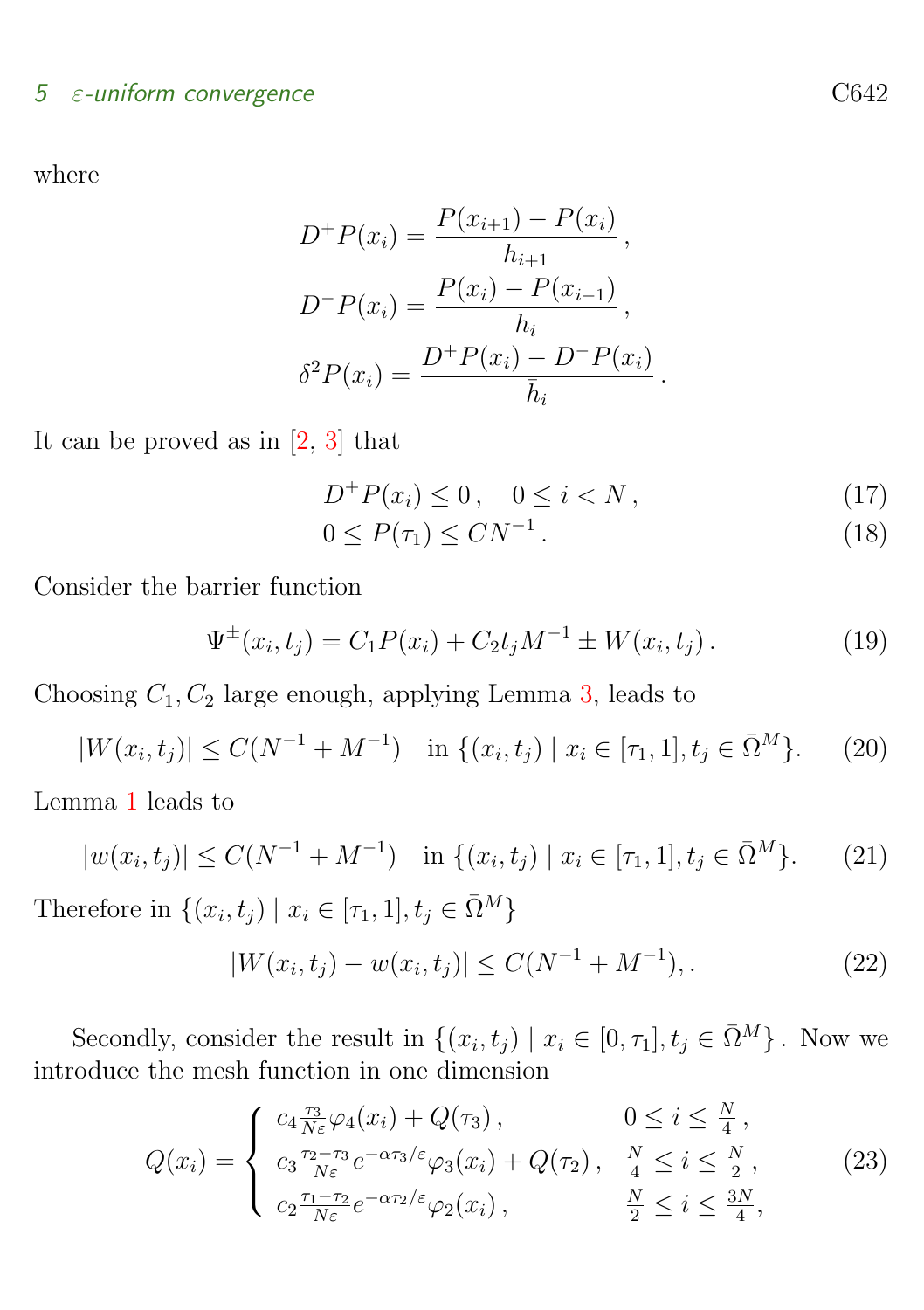#### $5$   $\varepsilon$ -uniform convergence  $C643$

where the coefficient  $c_2$ ,  $c_3$  and  $c_4$  are large constant,  $\varphi_j(x_i)$ ,  $2 \leq j \leq 4$ , are defined by

$$
\begin{cases}\n\varphi_4(x_0) = 1, & \varphi_4(\tau_3) = 0, & \varphi_4(x_i) = \frac{\lambda_4^{N/4 - i} - 1}{\lambda_4^{-N/4} - 1}, & 0 \le i \le \frac{N}{4}, \\
\varphi_3(\tau_3) = 1, & \varphi_3(\tau_2) = 0, & \varphi_3(x_i) = \frac{\lambda_3^{N/2 - i} - 1}{\lambda_3^{N/4} - 1}, & \frac{N}{4} \le i \le \frac{N}{2}, \\
\varphi_2(\tau_2) = 1, & \varphi_2(\tau_1) = 0. & \varphi_2(x_i) = \frac{\lambda_2^{3N/4 - i} - 1}{\lambda_2^{N/4} - 1}, & \frac{N}{2} \le i \le \frac{3N}{4},\n\end{cases}
$$
\n(24)

where

$$
\begin{cases}\n\lambda_4 = 1 + \frac{\alpha H_4}{\varepsilon}, \\
\lambda_3 = 1 + \frac{\alpha H_3}{\varepsilon}, \\
\lambda_2 = 1 + \frac{\alpha H_2}{\varepsilon}, \\
\lambda_1 = 1 + \frac{\alpha H_1}{\varepsilon}.\n\end{cases}
$$
\n(25)

It is easy to prove

$$
|Q(x_i)| \le CN^{-1}.\tag{26}
$$

At mesh points  $\{(x_i, t_j) \mid x_i \in [0, \tau_1], t_j \in \bar{\Omega}^M\}$ , consider the barrier function

$$
\Phi^{\pm}(x_i, t_j) = C_1 Q(x_i) + C_2 N^{-1} + C_3 t_j M^{-1} \pm (W(x_i, t_j) - w(x_i, t_j)),
$$
\n(27)

where  $C_i$ ,  $i \in [1,3]$ , are large constant. Choosing  $C_i$ ,  $i \in [1,3]$ , large enough, applying Lemma [3,](#page-7-0) we have

<span id="page-10-0"></span>
$$
|W(x_i, t_j) - w(x_i, t_j)| \le C(N^{-1} + M^{-1}),
$$
\n(28)

holds for  $\{(x_i, t_j) | x_i \in [0, \tau_1], t_j \in \bar{\Omega}^M\}$ .

Combining [\(22\)](#page-9-0) and [\(28\)](#page-10-0) yields

$$
|W(x_i, t_j) - w(x_i, t_j)| \le C(N^{-1} + M^{-1}), \quad (x_i, t_j) \in \bar{\Omega}^{N,M}
$$
 (29)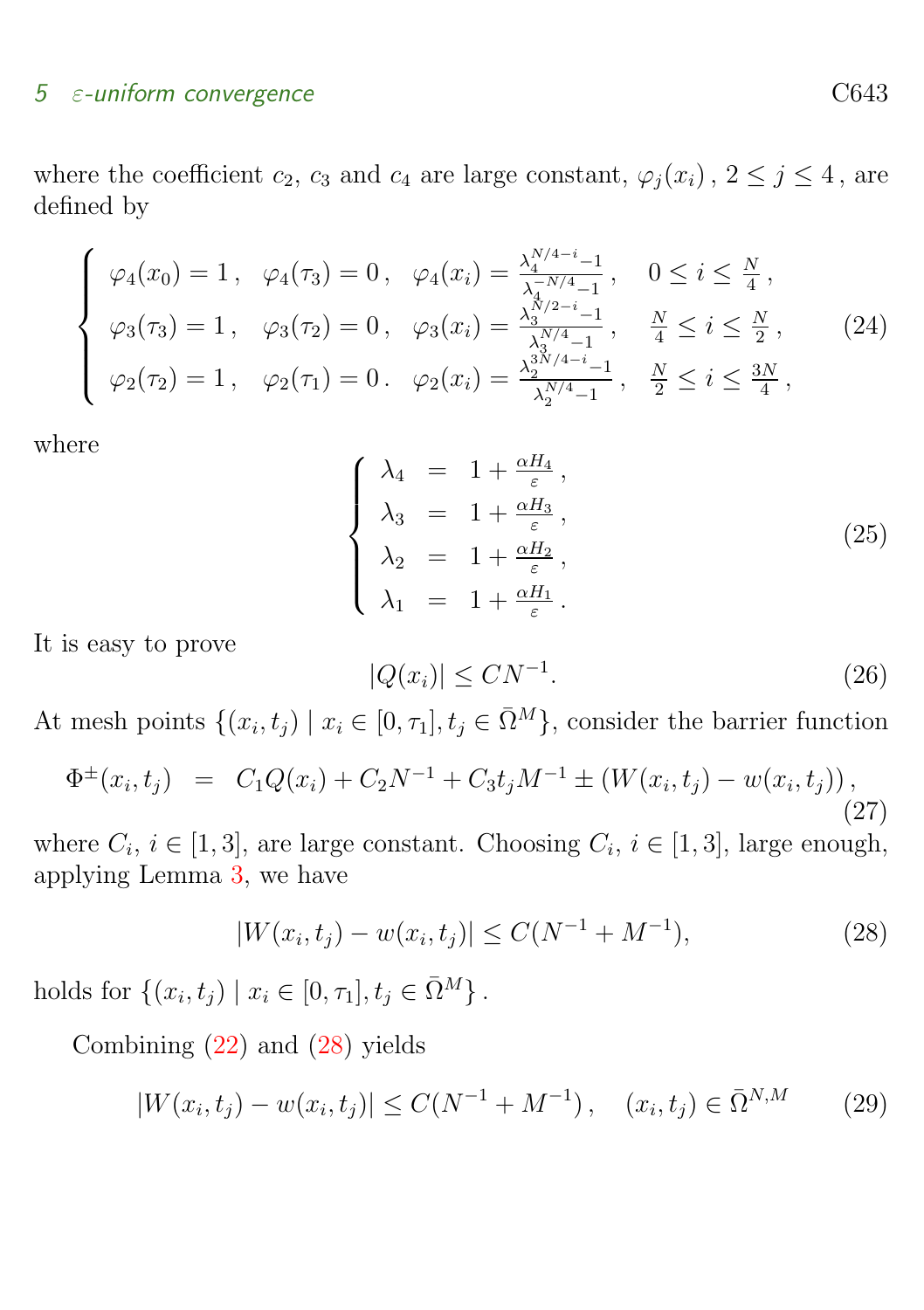#### $5 \epsilon$ -uniform convergence  $C644$

Case 2: 
$$
\frac{\varepsilon \log \log N}{\alpha} < \frac{1}{4}
$$
 and  $\frac{\varepsilon \log N}{\alpha} \geq \frac{1}{4}$ .

Introduce the mesh function in one dimension  $R(x_i)$ ,

$$
R(x_i) = \begin{cases} c_4 \frac{\tau_3}{N\varepsilon} \psi_4(x_i) + R(\tau_3), & 0 \le i \le \frac{N}{4}, \\ c_3 \frac{\tau_2 - \tau_3}{N\varepsilon} e^{-\alpha \tau_3/\varepsilon} \psi_3(x_i) + R(\tau_2), & \frac{N}{4} \le i \le \frac{N}{2}, \\ c_2 \frac{\log N}{N} e^{-\alpha \tau_2/\varepsilon} \psi_2(x_i) + R(\tau_1), & \frac{N}{2} \le i \le \frac{3N}{4}, \\ c_1 \frac{1}{N} \psi_1(x_i), & \frac{3N}{4} \le i \le N, \end{cases}
$$
(30)

where  $c_j$ ,  $j \in [1, 4]$ , are large constant;  $\psi_j(x_i)$ ,  $1 \leq j \leq 4$ , are defined by

$$
\begin{cases}\n\psi_4(x_0) = 1, & \psi_4(\tau_3) = 0, & \psi_4(x_i) = \frac{\lambda_4^{N/4 - i} - 1}{\lambda_4^{N/4} - 1}, & 0 \le i \le \frac{N}{4}, \\
\psi_3(\tau_3) = 1, & \psi_3(\tau_2) = 0, & \psi_3(x_i) = \frac{\lambda_3^{N/2 - i} - 1}{\lambda_3^{N/4} - 1}, & \frac{N}{4} \le i \le \frac{N}{2}, \\
\psi_2(\tau_2) = 1, & \psi_2(\tau_1) = 0, & \psi_2(x_i) = \frac{\lambda_2^{3N/4 - i} - 1}{\lambda_2^{N/4} - 1}, & \frac{N}{2} \le i \le \frac{3N}{4}, \\
\psi_1(x_i) = 1 - x_i, & \frac{3N}{4} \le i \le N.\n\end{cases} (31)
$$

It is easy to prove

$$
|R(x_i)| \leq CN^{-1}.\tag{32}
$$

At every mesh points  $(x_i, t_j) \in \overline{\Omega}^{N,M}$ , construct the barrier function

$$
\Theta^{\pm}(x_i, t_j) = C_1 Q(x_i) + C_2 t_j M^{-1} \pm (W(x_i, t_j) - w(x_i, t_j)), \quad (33)
$$

where  $C_1, C_2$  are large constant. Choosing  $C_j, j \in [1, 2]$ , large enough, applying Lemma [3,](#page-7-0) we have

$$
|W(x_i, t_j) - w(x_i, t_j)| \le C(N^{-1} + M^{-1}), \quad (x_i, t_j) \in \bar{\Omega}^{N,M}.
$$
 (34)

**Case 3:**  $\frac{\varepsilon \log \log N}{\alpha} \geq \frac{1}{4}$  $\frac{1}{4}$ .

Similar to the discussion in Case 1 and Case 2, thus we have the same results as Case 1 and Case 2. Lemma  $5$  is proved.

Combining Lemma [4](#page-8-2) and Lemma [5,](#page-8-1) we obtain the main theorem.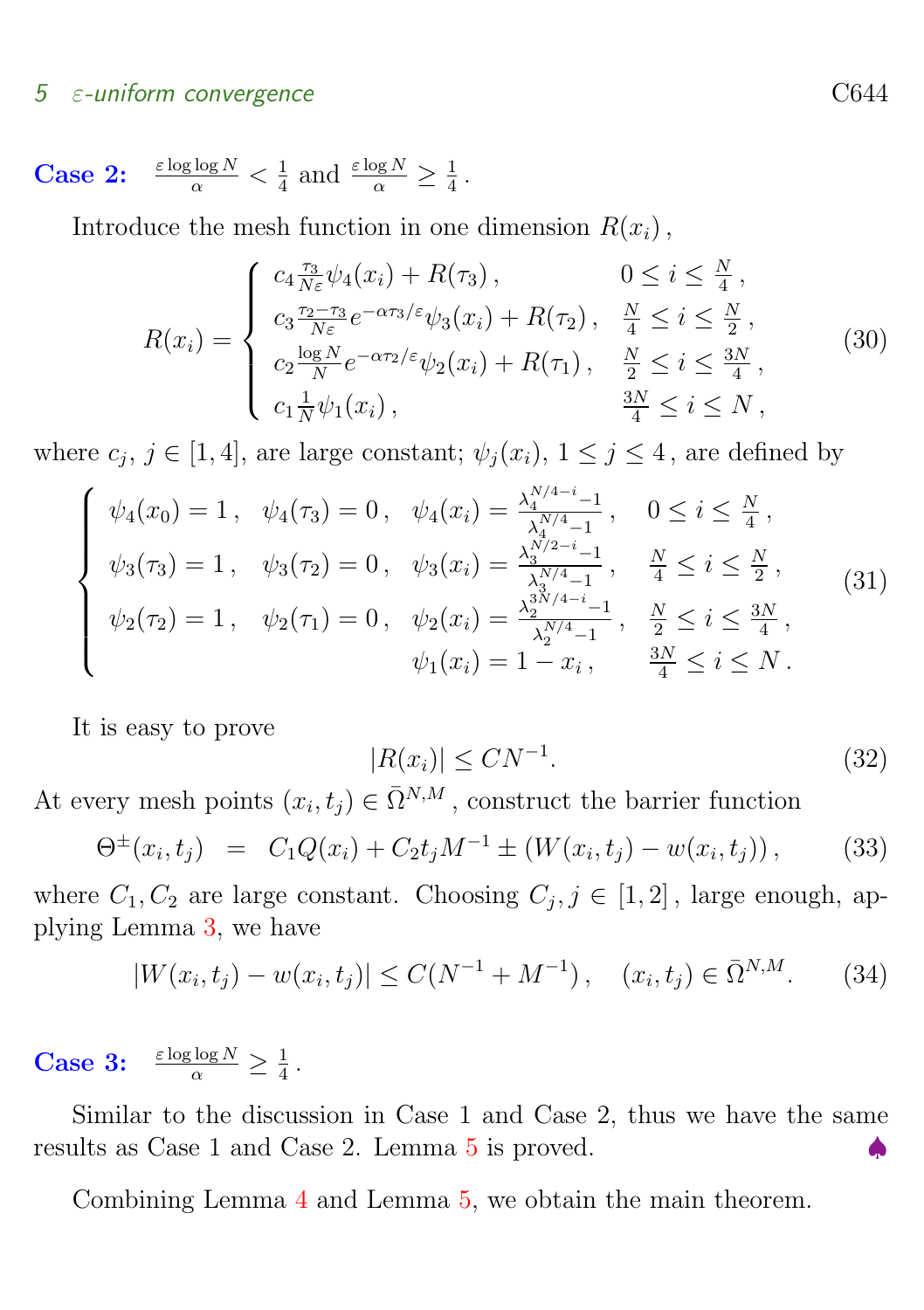**Theorem 6** Let  $u(x,t)$  be the solution of  $P_{\varepsilon}$  and  $U(x_i,t_j)$  be the solution of  $(P_{\varepsilon}^{N,M})$ , then

$$
|W(x_i, t_j) - w(x_i, t_j)| \le CN^{-1} + CM^{-1},\tag{35}
$$

holds at each mesh points  $(x_i, t_j) \in \overline{\Omega}^{N,M}$ .

## <span id="page-12-0"></span>6 Numerical results

Considering the particular problem from the problem class  $P_{\varepsilon}$ 

$$
\begin{cases}\nL_{\varepsilon}u(x,t) = \varepsilon u_{xx} + 2u_x - u_t = e^{-t}, & (x,t) \in \Omega, \\
u(x,0) = \frac{e^{-2x/\varepsilon} - e^{-2/\varepsilon}}{1 - e^{-2/\varepsilon}}, & (x,0) \in S_x, \\
u(0,t) = 1 + e^{-t}, & (0,t) \in S_0, \\
u(1,t) = e^{-t}, & (1,t) \in S_1.\n\end{cases}
$$
\n(36)

The exact solution is

$$
u(x,t) = \frac{e^{-2x/\varepsilon} - e^{-2/\varepsilon}}{1 - e^{-2/\varepsilon}} + e^{-t}.
$$

The maximum pointwise errors are defined by

$$
E_{\varepsilon}^{N,M} = \max_{\bar{\Omega}_{\varepsilon}^{N,M}} |u(x_i, t_j) - U(x_i, t_j)| \ , \quad E_{\varepsilon}^{N,M} = \max_{\varepsilon \in [1, 2^{-36}]} E_{\varepsilon}^{N,M} . \tag{37}
$$

We solve this problem using Shishkin's scheme, Bakhvalov–Shishkin's scheme (bs) and Multi-transition points scheme (mtp) respectively. The maximum pointwise errors are shown in Table [1](#page-13-1) which shows that all three methods converge to the exact solution, but Multi-transition points scheme is better than Shishkin's scheme. Our method is a computationally efficient method. It is more useful in applications.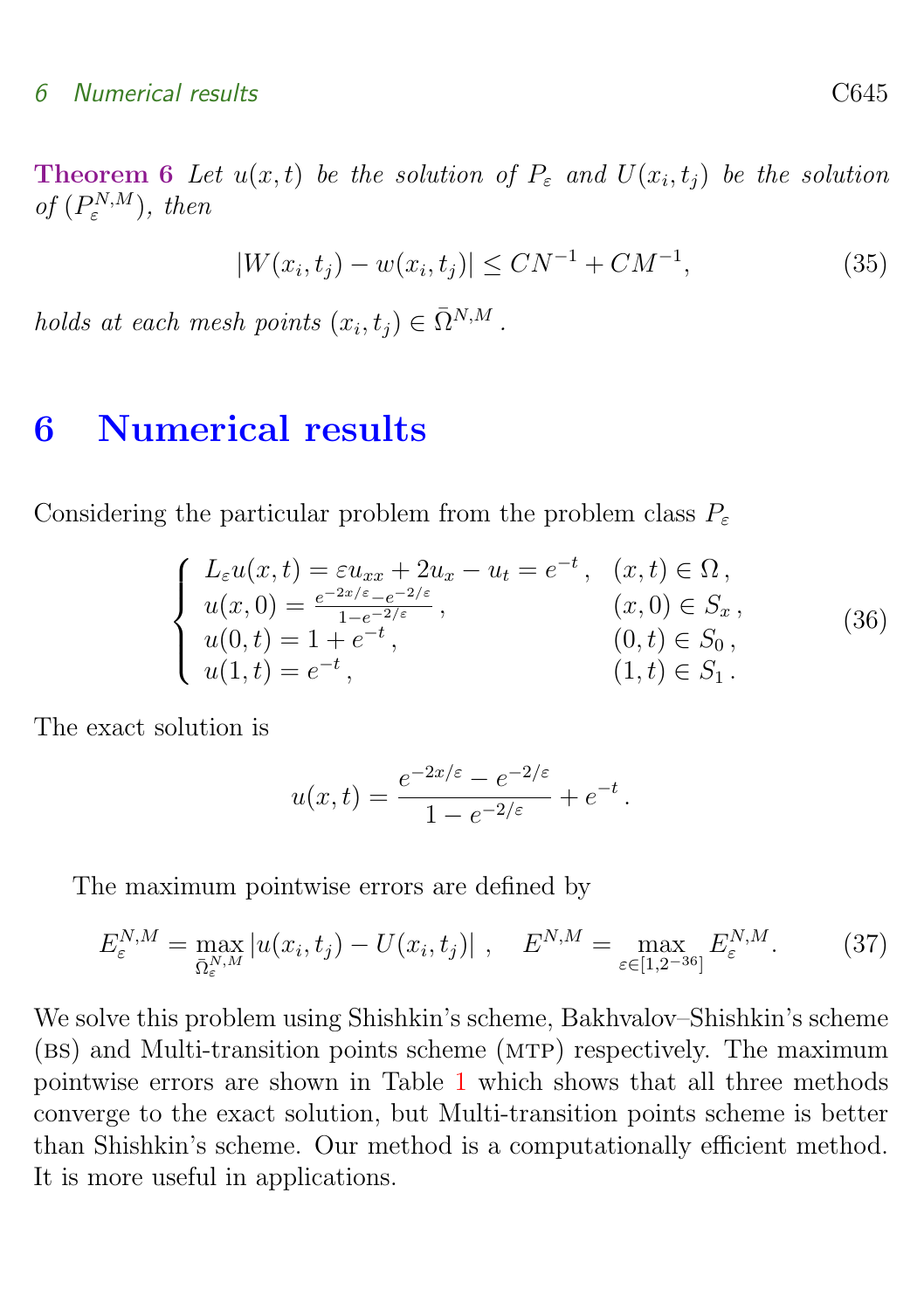<span id="page-13-1"></span>

| TABLE 1: Comparison of the maximum pointwise errors $E^{N,M}$ |                                          |                                     |                                    |  |  |  |
|---------------------------------------------------------------|------------------------------------------|-------------------------------------|------------------------------------|--|--|--|
|                                                               |                                          | Scheme Number of Intervals $N = M$  |                                    |  |  |  |
|                                                               |                                          | 32                                  | 64 128 256                         |  |  |  |
|                                                               | Shishkin 0.06516 0.03591 0.01965 0.01071 |                                     |                                    |  |  |  |
|                                                               | BS —                                     |                                     | 0.06339  0.03241  0.01624  0.00810 |  |  |  |
|                                                               |                                          | MTP 0.05748 0.02847 0.01434 0.00727 |                                    |  |  |  |

<span id="page-13-2"></span>TABLE 1: Comparison of the maximum pointwise errors  $E$  $N,M$ .

## <span id="page-13-0"></span>7 Conclusion: compare the three difference schemes

In this section, Shishkin's scheme and Bakhvalov–Shishkin's scheme are compared with the new method.

Shishkin [\[6\]](#page-15-2) proposed a simple transition point in solving large Reynolds number problem. Assume that we have an exponential boundary layer at  $x = 0$ , so the boundary layer function is  $e^{-\alpha x/\varepsilon}$ , for some fixed  $\alpha$ . Shishkin's idea is to choose transition point  $\tau = \min\{(\varepsilon \log N)/\alpha, \frac{1}{2}\}\.$  The piecewiseuniform meshes are

$$
\bar{\Omega}_i = \left\{ x_i \mid x_i = \frac{2i\tau}{N}, i \le \frac{N}{2}; \ x_i = x_{i-1} + \frac{2(1-\tau)}{N}, \frac{N}{2} < i \le N \right\}
$$

Shishkin's scheme becomes uniform mesh when  $\varepsilon \log(N)/\alpha > 1/2$ . This piecewise-uniform mesh is only slightly more complex than a uniform mesh, because it is simply two uniform meshes glued together at a carefully chosen transition point. But the same problems as in [\[2\]](#page-15-5) arise, and thus it cannot achieve a convergence rate of order  $\mathcal{O}(N^{-1})$ .

In order to improve the convergence rate, Bakhvalov–Shishkin's scheme is presented [\[5\]](#page-15-7). The original Bakhvalov mesh requires the solution of a nonlinear equation to determine the transition point where the mesh switches from coarse to fine. Instead Bakhvalov–Shishkin's scheme fix the transition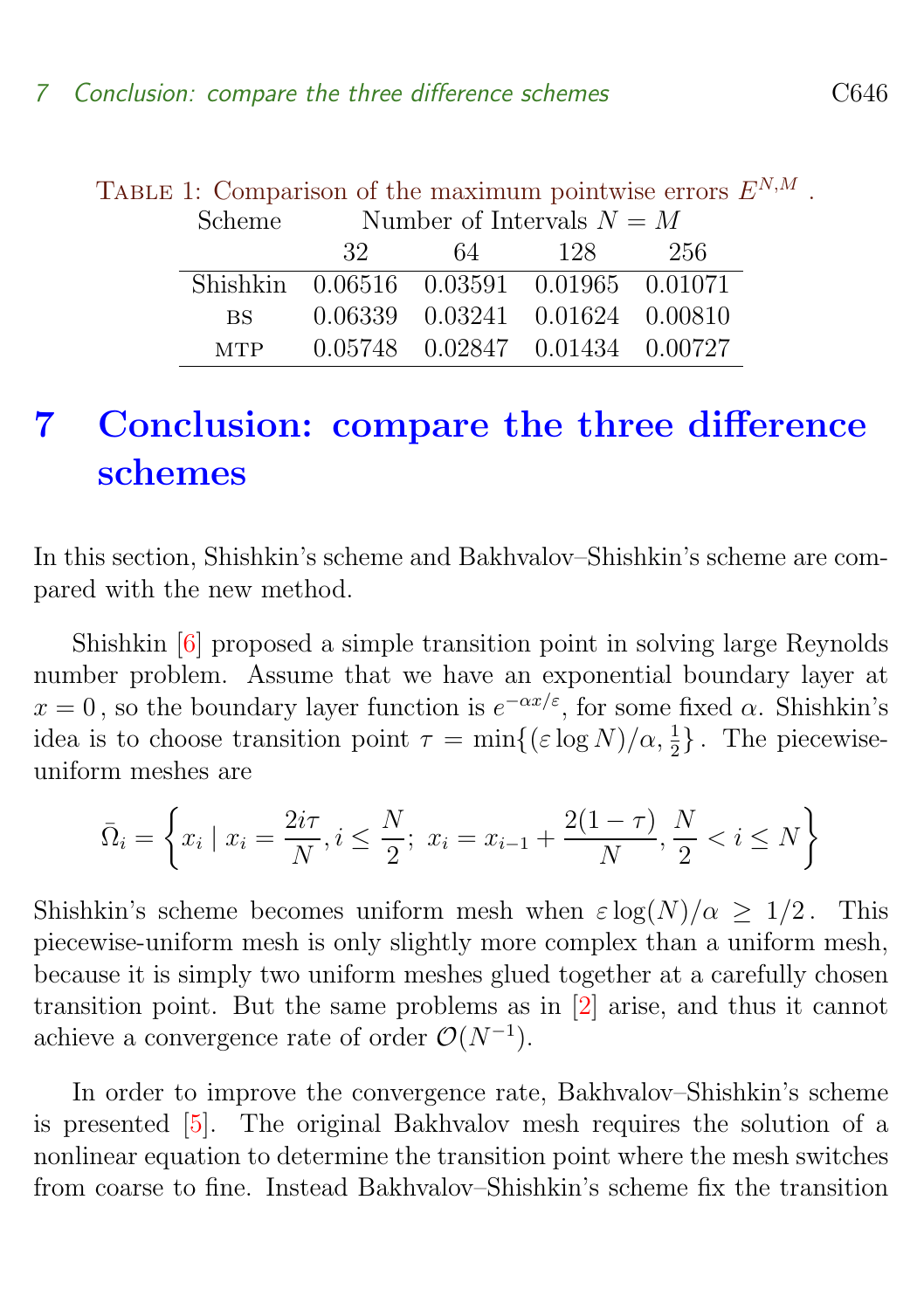#### 7 Conclusion: compare the three difference schemes C647

|            | TADLE 2. COMparison of three difference scrientes. |                                                      |             |                                         |  |
|------------|----------------------------------------------------|------------------------------------------------------|-------------|-----------------------------------------|--|
| Scheme     | Condition                                          | Equidistant Compute $x_i$                            |             | Convergence Rate                        |  |
| Shishkin   | NO.                                                | $\frac{\varepsilon \log N}{\alpha} \geq \frac{1}{2}$ | Simple      | $\mathcal{O}(N^{-1} \log^2 N + M^{-1})$ |  |
| BS         | $\varepsilon \leq N^{-1}$                          | NО                                                   | Complicated | $\mathcal{O}(N^{-1}+M^{-1})$            |  |
| <b>MTP</b> | NO.                                                | NO.                                                  | Simple      | $\mathcal{O}(N^{-1}+M^{-1})$            |  |

Table 2: Comparison of three difference schemes

points as in the Shishkin's mesh. Bakhvalov–Shishkin's scheme introduces  $\tau = \min\{(\varepsilon \log N)/\alpha, \frac{1}{2}\}.$  So assume that

<span id="page-14-1"></span>
$$
\varepsilon \le N^{-1}.\tag{38}
$$

Now the interval  $[\tau, 1]$  is uniformly dissected into  $N/2$  subintervals, while  $[0, \tau]$  is partitioned into the same number of mesh intervals by inverting the function  $e^{-\alpha x/\varepsilon}$ . It specifies the  $x_i, 0 \leq i \leq \frac{N}{2}$  $\frac{N}{2}$  so that  $e^{-\alpha x/\varepsilon}$  is a linear function in  $i$ , this leads to

<span id="page-14-0"></span>
$$
x_i = \begin{cases} -\frac{2\varepsilon}{\alpha} \log \left( 1 - \frac{2(N-1)i}{N^2} \right) , & 0 \le i \le \frac{N}{2} ,\\ \tau + \frac{2(1-\tau)i}{N} , & \frac{N}{2} \le i \le N , \end{cases}
$$
(39)

Note: Bakhvalov–Shishkin's scheme is first-order convergent uniformly with respect to large Reynolds number, which is more accurate than Shishkin's original piecewise uniform scheme and is the same accuracy as our new method. However, it is more difficult to determine the mesh partition [\(39\)](#page-14-0). The computational procedure is more complicated than our scheme. Another default is that it assumes condition [\(38\)](#page-14-1). Our method has two advantages than Bakhvalov–Shishkin's scheme.

Acknowledgments: The project was supported by the Natural Science Foundation of Fujian Province of China (A0610025, A0410021), the National Natural Science Foundation of China (10271098).